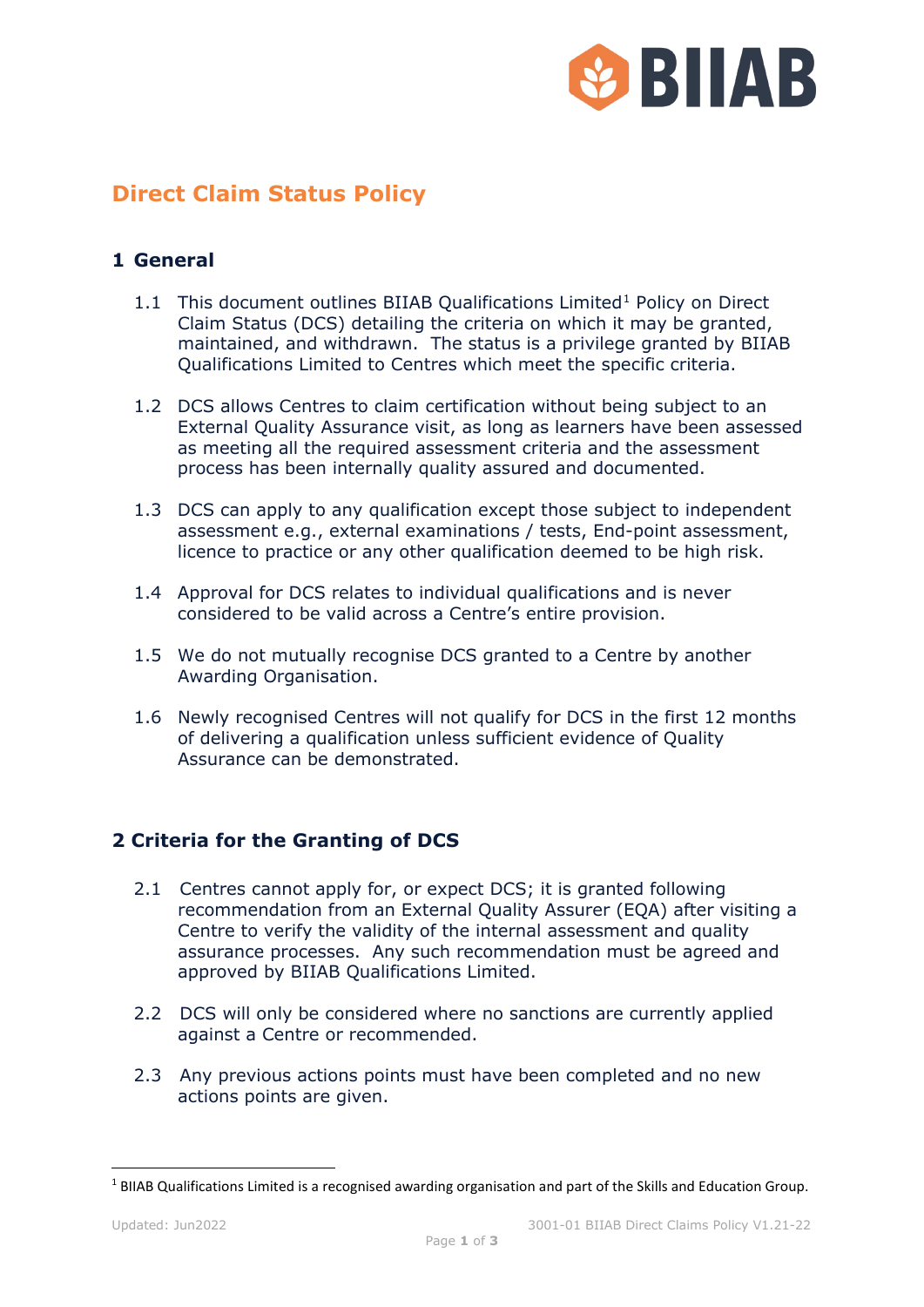

- 2.4 EQAs must confirm that systems and procedures, assessment and Internal Quality Assurance processes, human and physical resources continue to meet BIIAB Qualifications Ltd approval criteria and assessment / Internal Quality Assurance decisions are accurate.
- 2.5 All assessment strategies must have been met, staff professional and occupational competences meet the criteria for the delivery and assessment of a qualification and staff numbers are sufficient for the number of learners.
- 2.6 The Centre must agree to retain all learner assessment evidence to ensure that BIIAB Qualifications Limited are able to monitor standards and processes at the next External Quality Assurance visit.
- 2.7 Once DCS is granted, Centres can claim certification of learners without an External Quality Assurance visit for up to a maximum period of 12 months, the approved period may be shorter than 12 months.
- 2.8 DCS is granted on the basis that the Centre will continue to be monitored in line with our External Quality Assurance requirements.
- 2.9 Centres will be notified if DCS has been granted following a successful External Quality Assurance visit. This notification will include details of the qualifications to which it applies and the period for which it is applicable.

#### **3 Criteria for the continuation of DCS**

- 3.1 You must continue to have visits in line with BIIAB Qualifications Ltd quality assurance plan which dictates the number of allocated EQA visits each Centre should have. In addition to this, you must have at least one visit within 12 months of DCS being achieved/maintained meeting the following criteria which must be met in full since the last EQA visit:
- The Centre has retained all portfolios for the next EQA visit
- The Centre has presented all requested records and staff to EQAs
- All administrative procedures are adequate to support DCS, no false claims have been made or incorrect information given to BIIAB Qualifications Ltd
- Management structures and communication in the Centre continues to meet Centre Approval Criteria
- No sanctions have been applied to the Centre in respect of that sector which has been afforded DCS.